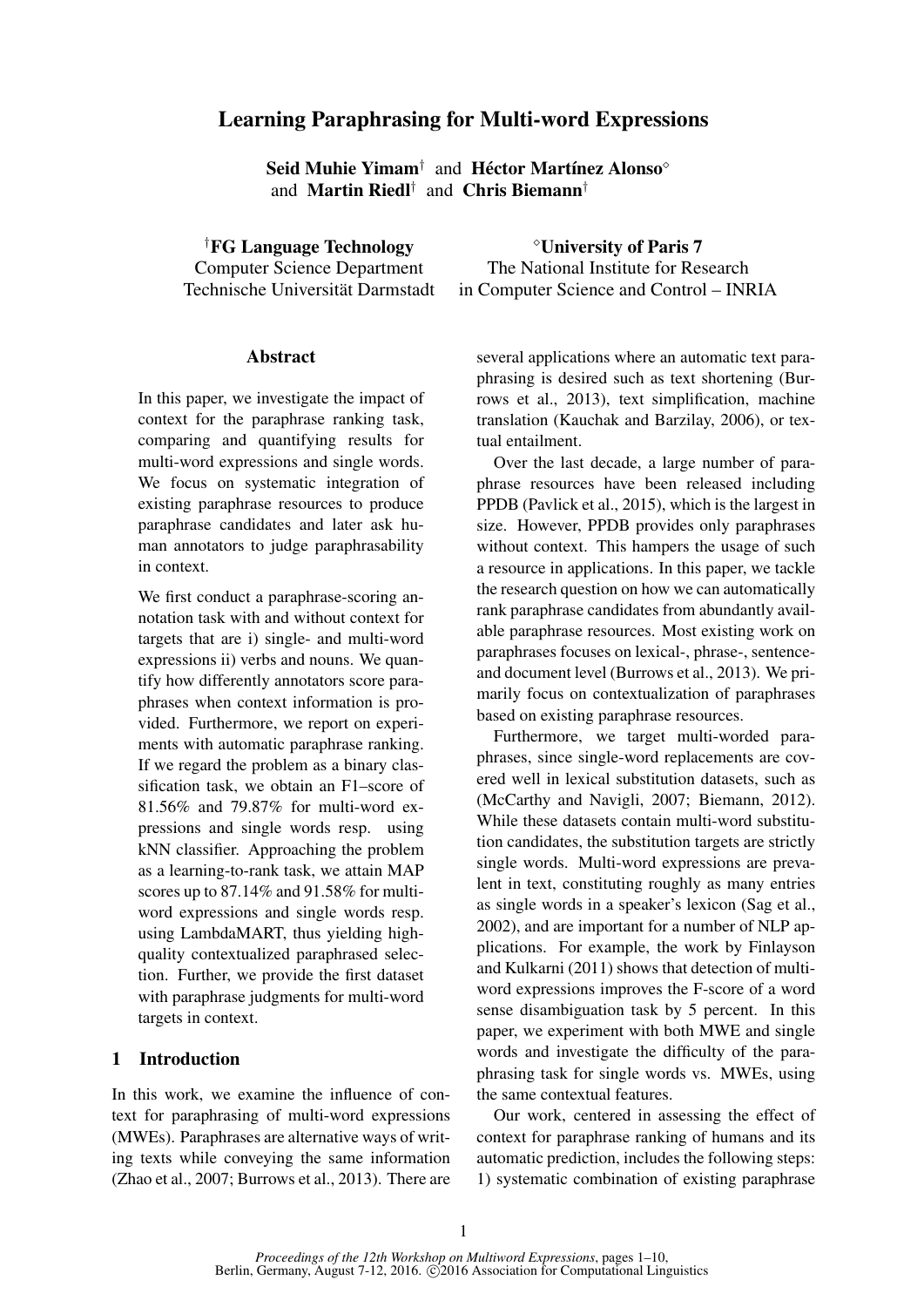resources to produce paraphrase candidates for single- and multi-word expressions, 2) collection of dataset for paraphrase ranking/selection annotation task using crowdsourcing, and 3) investigating different machine learning approaches for an automatic paraphrase ranking.

## 2 Related Work

## 2.1 Paraphrase Resources and Machine Learning Approaches

Paraphrasing consists of mainly two tasks, paraphrase *generation* and paraphrase *identification*. Paraphrase generation is the task of obtaining candidate paraphrases for a given target. Paraphrase identification estimates whether a given paraphrase candidate can replace a paraphrase target without changing the meaning in context.

PPDB (Pavlick et al., 2015) is one of the largest collections of paraphrase resources collected from bilingual parallel corpora. PPDB2 has recently been released with revised ranking scores. It is based on human judgments for 26,455 paraphrase pairs sampled from PPDB1. They apply ridge regression to rank paraphrases, using the features from PPDB1 and include word embeddings.

The work of (Kozareva and Montoyo, 2006) uses a dataset of paraphrases that were generated using monolingual machine translation. In the dataset, sentence pairs are annotated as being paraphrases or not. For the binary classification, they use three machine learning algorithms (SVM, kNN and MaxEnt). As features they use word overlap features, n-grams ratios between targets and candidates, skip-grams longest common subsequences, POS tags and proper names.

Connor and Roth (2007) develop a global classifier that takes a word  $v$  and its context, along with a candidate word  $u$ , and determines whether  $u$  can replace  $v$  in the given context while maintaining the original meaning. Their work focuses on verb paraphrasing. Notions of context include: being either subject or object of the verb, named entities that appear as subject or object, all dependency links connected to the target, all noun phrases in sentences containing the target, or all of the above.

The work of Brockett and Dolan (2005) uses annotated datasets and Support Vector Machines (SVMs) to induce larger monolingual paraphrase corpora from a comparable corpus of news clusters found on the World Wide Web. Features in-

clude morphological variants, WordNet synonyms and hypernyms, log-likelihood-based based word pairings dynamically obtained from baseline sentence alignments, and string features such as word-based edit distance

Bouamor et al. (2011) introduce a targeted paraphrasing system, addressing the task of rewriting of subpart of a sentence to make the sentences easier for automatic translation. They report on experiments of rewriting sentences from Wikipedia edit history by contributors using existing paraphrase resources and web queries. An SVM classifier has been used for evaluation and an accuracy of 70% has been achieved.

Using a dependency-based context-sensitive vector-space approach, Thater et al. (2009) compute vector-space representations of predicate meaning in context for the task of paraphrase ranking. An evaluation on the subset of SemEval 2007 lexical substitution task produces a better result than the state-of-the-art systems at the time.

Zhao et al. (2007) address the problem of context-specific lexical paraphrasing using different approaches. First, similar sentences are extracted from the web and candidates are generated based on syntactic similarities. Candidate paraphrases are further filter using POS tagging. Second, candidate paraphrases are validated using different similarity measures such as co-occurrence similarity and syntactic similarity.

Our work is similar to previous approaches on all-words lexical substitution (Szarvas et al., 2013; Kremer et al., 2014; Hintz and Biemann, 2016) in the sense that we construct delexicalized classifiers for ranking paraphrases: targets, paraphrase candidates and context are represented without lexical information, which allows us to learn a single classifier/ranker for all potential paraphrasing candidates. However, these approaches are limited to single-word targets (Szarvas et al., 2013) resp. single-word substitutions (Kremer et al., 2014) only. In this paper, we extend these notions to MWE targets and substitutions, highlight the differences to single-word approaches, and report both on classification and ranking experiments.

#### 2.2 Multi-word Expression Resources

While there are some works on the extraction of multi-word expressions and on investigation of their impact on different NLP applications, as far as we know, there is no single work dedicated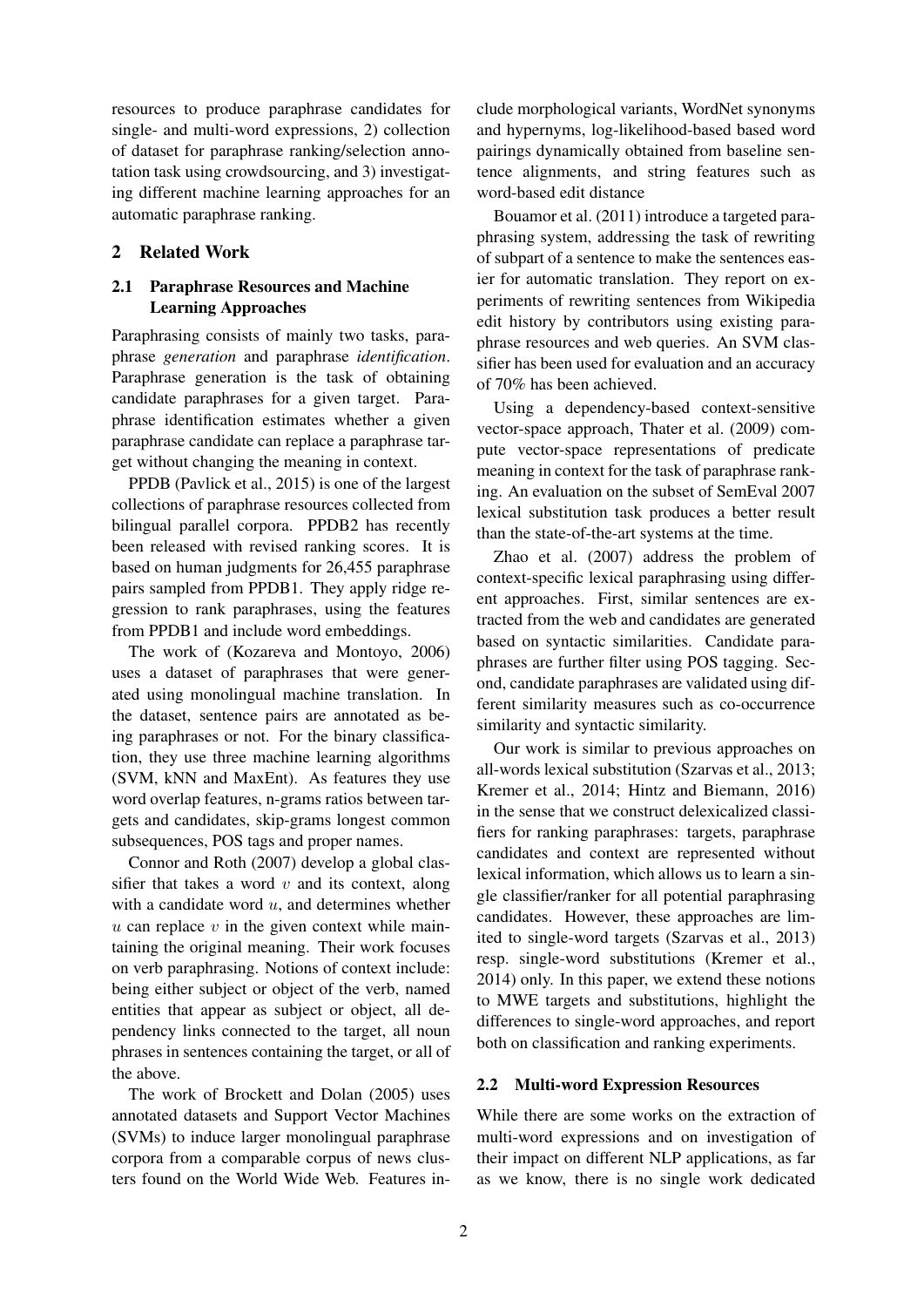on paraphrasing multi-word expressions. Various approaches exist for the extraction of MWEs: Tsvetkov and Wintner (2010) present an approach to extract MWEs from parallel corpora. They align the parallel corpus and focus on misalignment, which typically indicates expressions in the source language that are translated to the target in a non-compositional way. Frantzi et al. (2000) present a method to extract multi-word terms from English corpora, which combines linguistic and statistical information. The Multi-word Expression Toolkit (*MWEtoolkit*) extracts MWE candidates based on flat n-grams or specific morphosyntactic patterns (of surface forms, lemmas, POS tags) (Ramisch et al., 2010) and apply different fillters ranging form simple count thresholds to a more complex cases such as Association Measures (AMs). The tool further supports indexing and searching of MWEs, validation, and annotation facilities.

Schneider et al. (2014) developed a sequencetagging-based supervised approach to MWE identification. A rich set of features has been used in a linguistically-driven evaluation of the identification of heterogeneous MWEs. The work by Vincze et al. (2011) constructs a multi-word expression corpus annotated with different types of MWEs such as compound, idiom, verb-particle constructions, light verb constructions, and others. In our work, we have used a combination of many MWEs resources from different sources for both MWE target detection and candidate generation (see Subsection 3.2).

## 3 Methods

In this section we describe our approach, which covers: the collection of training data, detection of multi-word paraphrases including annotating substitutes and learning a classifier in order to rank substitute candidates for a target paraphrase.

## 3.1 Impact of Context on Paraphrasing

In order to validate our intuitively plausible hypothesis that context has an impact on paraphrasing, we conduct experiments using the PPDB2 paraphrase database. PPDB2 is released with better paraphrase ranking than PPDB1 (Pavlick et al., 2015) but does not incorporate context information. Hence, we carry out different paraphrase ranking and selection annotation tasks using the Amazon Mechanical Turk crowdsourcing

|                               | All $(\rho)$ | $MWE(\rho)$ | Single $(\rho)$ |
|-------------------------------|--------------|-------------|-----------------|
| No context $\vert 0.35 \vert$ |              | 0.25        | 0.36            |
| Context                       | $\mid$ 0.31  | 0.23        | 0.32            |

Table 1: Spearman correlation of human judgment with PPDB2 default rankings. The column *MWE* shows the result of only MWEs and the column *Single* shows the result of only single words.

platform.

In the first annotation task, a total of 171 sentences are selected from the British Academic Written English (BAWE) corpus<sup>1</sup> (Alsop and Nesi, 2009), with five paraphrase targets. The targets are selected in such a way that a) include MWEs as targets when it is possible (see Subection 3.2 how we select targets), b) the candidates could bear more than one contextual meaning and, c) workers can select up to three paraphrases and have to supply their own paraphrase if none of the candidates match. To satisfy condition b), we have used the JoBimText DT database API (Ruppert et al., 2015) to obtain single word candidates with multiple senses according to automatic sense induction.

We conduct this annotation setup twice, both with and without showing the original context  $(3-$ 8 sentences). For both setups, a task is assigned to 5 workers. We incorporate control questions with invalid candidate paraphrases in order to reject unreliable workers. In addition to the control questions, JavaScript functions are embedded to ensure that workers select or supply at least one paraphrase. The results are aggregated by summing the number of workers that agreed on candidates, for scores between 0 and 5. Table 1 shows the Spearman correlation results. We can see that both single and MWE targets are context-dependent, as correlations are consistently lower when taking context into account. Further, we note that correlations are positive, but low, indicating that the PPDB2 ranking should not be used as-is for paraphrasing.

# 3.2 Paraphrase Dataset Collection using Crowdsourcing

In this subsection, we present the processes carried out to collect datasets for the paraphrase ranking task. This includes selection of documents,

<sup>&</sup>lt;sup>1</sup>https://www2.warwick.ac.uk/fac/soc/ al/research/collections/bawe/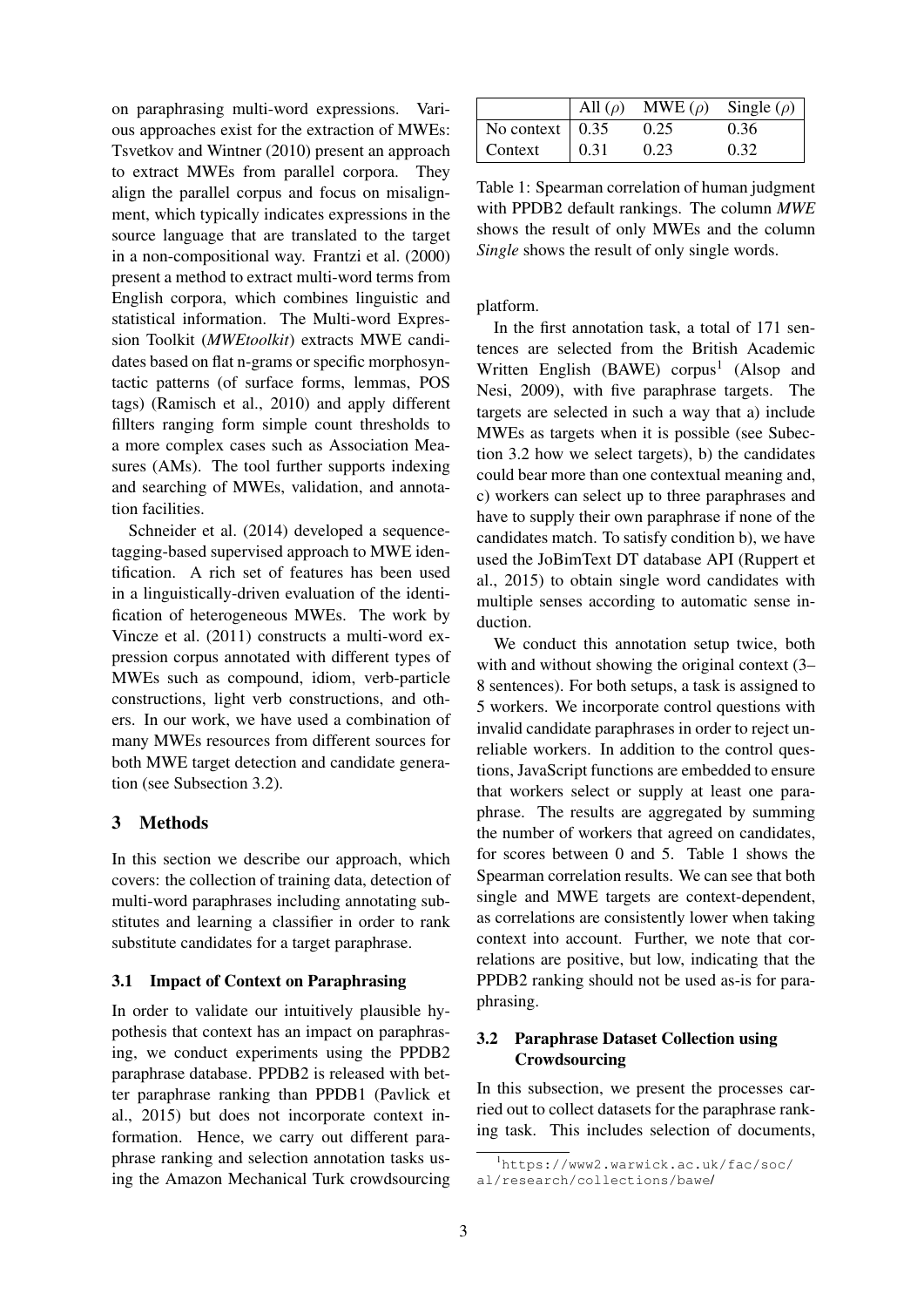identification of target paraphrases, and generation of candidate paraphrases from existing resources. We use 2.8k essay sentences from the  $\text{ANC}^2$  and BAWE corpora for the annotation task.

Target detection and candidate generation: In order to explore the impact of contexts for paraphrasing, the first step is to determine possible targets for paraphrasing, as shown in Figure 1. As a matter of fact, every word or MWE in a sentence can be a target for paraphrasing. When prototyping the annotation setup, we found that five paraphrase targets are a reasonable amount to be completed in a single Human Intelligence Task (HIT), a single and self-contained unit of task to be completed and submitted by an annotator to receive a reward in a return<sup>3</sup>.

| I sit down to puzzle out what I know of this sad affair |  |
|---------------------------------------------------------|--|
| <b>Select candidate Paraphrase</b>                      |  |
| work out                                                |  |
| work                                                    |  |
| solve                                                   |  |
| lick                                                    |  |
| figure out                                              |  |

Figure 1: Paraphrase targets (a) and paraphrase candidates (b).

We select targets that have at least five candidates in our combined paraphrase resources. The paraphrase resources (*S*) for candidates generations are composed of collections from PPDB (Pavlick et al., 2015), WordNet and JoBimText distributional thesaurus (DT – only for single words).

For MWE paraphrase targets, we have used different MWE resources. A total of 79,349 MWE are collected from WordNet, STREUSLE (Schneider and Smith, 2015; Schneider et al., 2014)<sup>4</sup>, Wiki50 (Vincze et al., 2011) and the MWE project (McCarthy et al., 2003; Baldwin and Villavicencio,  $2002$ <sup>5</sup>. We consider MWEs from this resources to be a paraphrase target when it is possible to generate paraphrase candidates from our paraphrase resources (*S*).

Candidates paraphrases for a target (both single and MWE) are generated as follows. For each paraphrase target, we retrieve candidates from the

<sup>3</sup>https://www.mturk.com/mturk/help? helpPage=overview

resources (*S*). When more than five candidates are collected: 1) for single words, we select the top candidates that bear different meanings in context using the automatic sense induction API by Ruppert et al. (2015), 2) for MWEs we select candidates that are collected from multiple resources in *S*. We present five candidates for the workers to select the suitable candidates in context. We also allow workers to provide their own alternative candidates when they found that none of the provided candidates are suitable in the current context. Figure 2 shows the Amazon Mechanical Turk user interface for the paraphrase candidate selection task. We discuss the different statistics and quality of annotations obtained in Section 5.2.

## 3.3 Machine Learning Approaches for Paraphrasing

In this work we investigate two types of machinelearning setups for paraphrase selection and ranking problems. In the first setup, we tackle the problem as a binary classification task, namely whether one candidate can be chosen to replace a target in context. All candidates annotated as possible paraphrases are considered a positive examples. We follow a 5-fold cross validation approach to train and evaluate our model.

In the second setup, we use a learning-to-rank algorithm to re-rank paraphrase candidates. There are different machine learning methods for the learning-to-ranking approach, such as *pointwise*, *pairwise* and *listwise* rankings. In the pointwise ranking, a model is trained to map candidate phrases to relevance scores, for example using a simple regression technique. Ranking is then performed by simply sorting predicted scores (Li et al., 2007). In the pairwise approach, the problem is regarded as a binary classification task where pairs are individually compared each other (Freund et al., 2003). Listwise ranking approaches learn a function by taking individual candidates as instances and optimizing a loss function defined on the predicted instances (Xia et al., 2008). We experiment with different learning-torank algorithms from the RankLib<sup>6</sup> Java package of the Lemur project<sup>7</sup>. In this paper, we present the results obtained using LambdaMART. LambdaMART (Burges, 2010) uses gradient boosting

 $^{2}$ http://www.anc.org/

<sup>4</sup>http://www.cs.cmu.edu/˜ark/LexSem/ <sup>5</sup>http://mwe.stanford.edu

<sup>6</sup>https://people.cs.umass.edu/˜vdang/ ranklib.html

<sup>7</sup>http://sourceforge.net/projects/ lemur/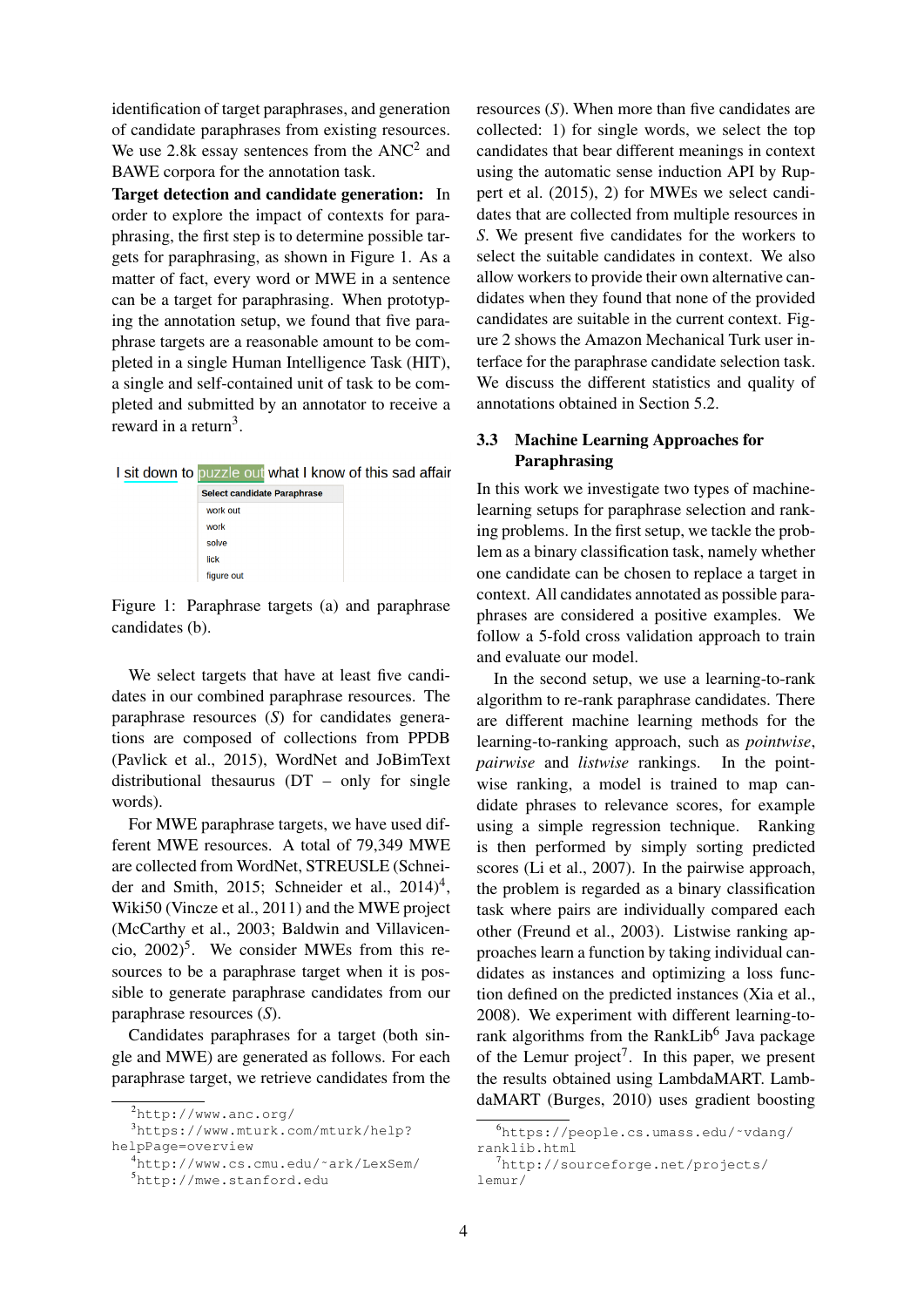# Select alternatives for the highlighted terms/phrases.

|  |  | inimum 1 and maximum 3 alternatives possible!!!) |  |
|--|--|--------------------------------------------------|--|
|  |  |                                                  |  |

The alternatives have to be natural in the context. You can choose as many as three for each term. Different forms (singular or plural nouns, present or past form of verbs) are accepted. If none apply, provide an alternative in the "Other" textbox

Talking about Ford, Haslam states that, " he will write from his memory, from his search for his past, from his attempt to cor and the gaps between his past and present self. " Richard A. Hood. " Constant Reduction: Modernism and the Narrative Structure in The Good Soldier. " Journal of Modern Literature, 14 (1988) p462 Sara Haslam, Fragmenting Modernism: Ford Madox Ford, the Novel and the Great War (Manchester: Manchester University Press, 2002) p9 I sit down to puzzle out what I know of this sad affair. I knew nothing whatever . ?.. Indeed . Ford was writing at a time of unrest . during war and in a world of internal conflict. For it is not unusual in human beings ... to set down what they have witnessed for the benefit of unknown heirs ... or just to get the sight out of their heads . Ford Madox Ford , The Good Soldier , ( Oxford : Oxford University Press . 2002 ) p9 Could Dowell be a reflective character of Ford ? In this sense . the story is Ford 's as opposed to Dowell 's , even though Dowell is the narrator come to understand sit down puzzle out at a time set down  $\blacksquare$  to understand  $\Box$  seat  $\Box$  during period  $\Box$  dron  $\blacksquare$  work out  $\Box$  can understand  $\Box$  come  $\blacksquare$  work  $\Box$  in period  $\Box$  debark  $\Box$  yeah  $\blacksquare$  to appreciate  $\Box$  solve  $\Box$  in situation  $\Box$  discharge  $\blacksquare$  will understand during situation  $\Box$  ok lick  $\Box$  unload **EL understand**  $\Box$  sit  $\Box$  land figure out  $\Box$  during time Other: Other: Other: Other: Other: Type here Type here **Type here** Type here Type here

Figure 2: User-interface for paraphrase selection.

to directly optimize learning-to-rank specific cost functions such as Normalized Discounted Cumulative Gain (NDCG) and Mean Average Precision (MAP).

#### 3.4 Features

We have modeled three types of features: a *resource-based* feature where feature values are taken from a lexical resource  $(F0)$ , four features based on *global context* where we use word embeddings to characterize targets and candidates irrespectively of context  $(F1, 2, 3, 4)$  and four features based on *local context* that take the relation of target and candidate with the context into account  $(F5, 6, 7, 8)$ .

PPDB2 score: We use the the PPDB2 score  $(F0)$  of each candidate as baseline feature. This score reflects a context-insensitive ranking as provided by the lexical resources.

First we describe features considering global context information:

Target and Candidate phrases: Note that we do not use word identity as a feature, and use the word embedding instead for the sake of robustness. We use the word2vec python implementation of Gensim (Rehũřek and Sojka,  $2010$ )<sup>8</sup> to generate embeddings from BNC<sup>9</sup>, Wikipedia, BAWE and ANC. We train embeddings with 200 dimensions using skip-gram training and a window size of 5. We approximate MWE embeddings by averaging the embeddings of their parts. We use the word embeddings of the target  $(F1)$  and the candidate  $(F2)$  phrases.

Candidate-Target similarities: The dot product of the target and candidate embeddings  $(F3)$ , as described in (Melamud et al., 2015).

Target-Sentence similarity: The dot product between a candidate and the sentence, i.e. the average embeddings of all words in the sentence  $(F4)$ .

The following features use local context information:

Target-Close context similarity: The dot product between the candidate and the left and right 3-gram  $(F5)$  and 5-gram embedding  $(F6)$  resp..

Ngram features: A normalized frequency for a 2-5-gram context with the target and candidate phrases  $(F7)$  based on Google Web 1T 5-Grams<sup>10</sup>. Language model score: A normalized language model score using a sentence as context with the target and candidate phrases  $(F8)$ . An n-gram language model (Pauls and Klein, 2011) is built using the BNC and Wikipedia corpora.

Also, we experimented with features that eventually did not improve results, such as the embeddings of the target's  $n = 5$  most similar words, length and length ratios between target and candidate, most similar words and number of shared senses among target and candidate phrases based JoBimText DT (Ruppert et al., 2015), and N-gram POS sequences and dependency labels of the tar-

<sup>8</sup>https://radimrehurek.com/gensim/ models/word2vec.html

<sup>9</sup>http://www.natcorp.ox.ac.uk/

<sup>10</sup>https://catalog.ldc.upenn.edu/ LDC2009T25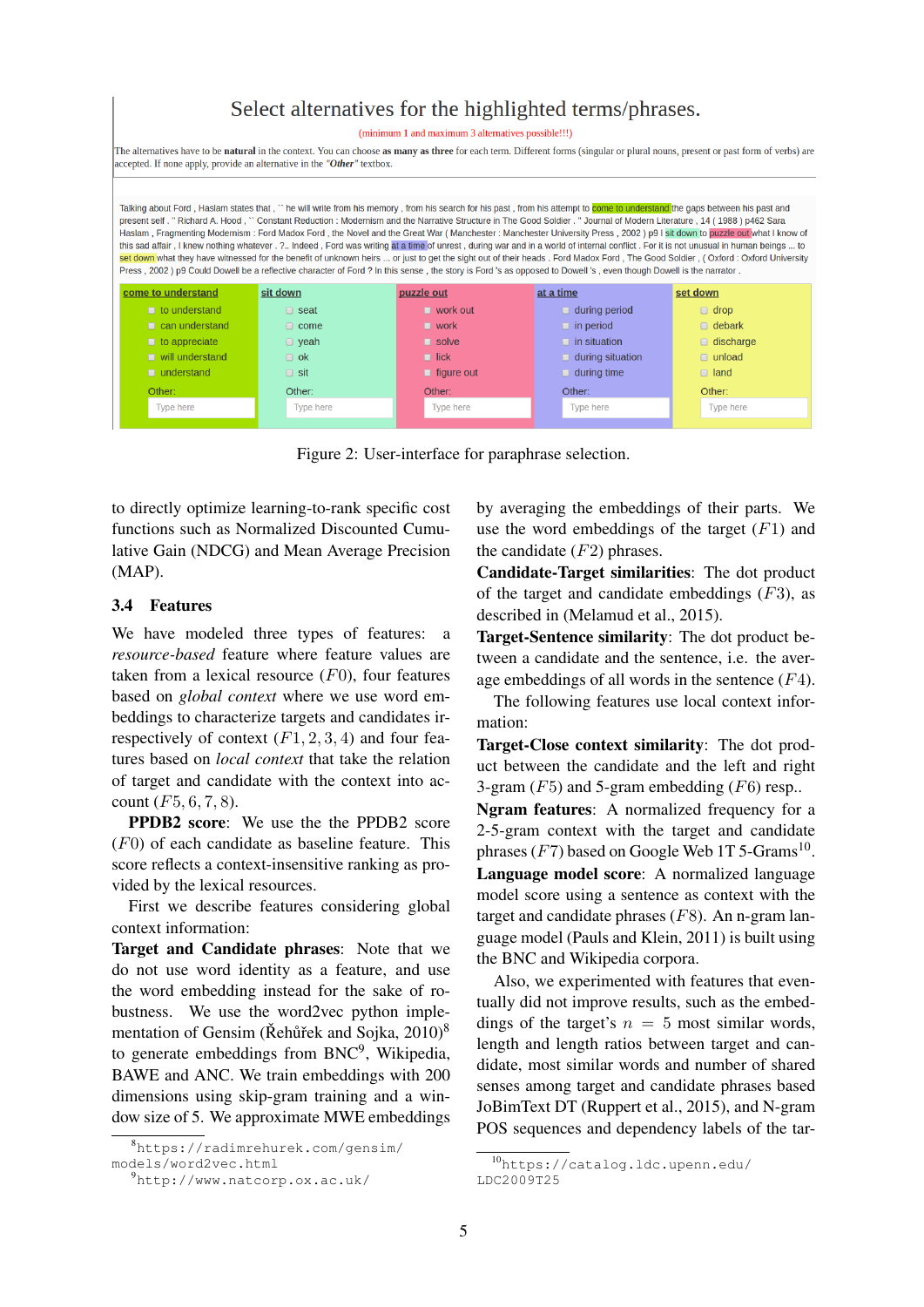|                                 | kNN   |       |       | LambdaMART |                   |       |  |
|---------------------------------|-------|-------|-------|------------|-------------------|-------|--|
| Features                        | P     | R     | F     | P@1        | <b>NDCG</b><br>@5 | MAP   |  |
| All                             | 69.27 | 90.41 | 78.41 | 90.53      | 89.03             | 91.35 |  |
| $F() + 1 + 2 + 5$               | 76.14 | 84.40 | 80.04 | 89.38      | 89.24             | 91.31 |  |
| $F1+2$                          | 75.28 | 85.05 | 79.85 | 88.13      | 88.98             | 90.88 |  |
| $F1+3$                          | 75.28 | 85.05 | 79.85 | 88.13      | 88.98             | 90.88 |  |
| $F1+5$                          | 74.42 | 86.69 | 80.07 | 88.11      | 88.76             | 90.82 |  |
| $F() + 1 + 2 + 7$               | 74.89 | 85.65 | 79.89 | 89.42      | 89.34             | 91.29 |  |
| $F3+7$                          | 70.28 | 79.82 | 74.61 | 82.31      | 84.08             | 86.34 |  |
| $F5+7$                          | 64.56 | 86.25 | 73.64 | 80.24      | 82.61             | 85.60 |  |
| $F0+3$                          | 68.87 | 81.39 | 74.43 | 87.04      | 86.37             | 88.78 |  |
| $F0+7$                          | 69.86 | 79.02 | 74.05 | 84.14      | 84.69             | 87.20 |  |
| $F6+7$                          | 65.20 | 79.49 | 71.34 | 80.03      | 84.98             | 85.54 |  |
| F0+6                            | 67.43 | 78.04 | 72.08 | 84.98      | 85.26             | 87.64 |  |
| F0                              | 72.49 | 79.84 | 75.18 | 84.12      | 84.51             | 87.15 |  |
| (a) Performance on all datasets |       |       |       |            |                   |       |  |

|                   | kNN   |       |       | LambdaMART |                   |       |
|-------------------|-------|-------|-------|------------|-------------------|-------|
| Features          | P     | R     | F     | P@1        | <b>NDCG</b><br>@5 | MAP   |
| All               | 76.74 | 82.99 | 79.71 | 89.72      | 88.82             | 91.58 |
| $F0+1+2+5$        | 75.36 | 84.54 | 79.67 | 90.38      | 89.10             | 91.41 |
| $F1+2$            | 75.74 | 83.66 | 79.49 | 88.28      | 88.82             | 90.98 |
| $F1 + 3$          | 75.74 | 83.66 | 79.49 | 88.28      | 88.82             | 90.98 |
| $F1+5$            | 74.95 | 85.52 | 79.87 | 87.50      | 88.51             | 90.76 |
| $F() + 1 + 2 + 7$ | 69.59 | 88.63 | 77.95 | 90.00      | 89.31             | 91.49 |
| $F3+7$            | 70.25 | 78.71 | 74.09 | 81.92      | 83.78             | 86.03 |
| $F5+7$            | 64.05 | 85.20 | 72.90 | 79.96      | 82.24             | 85.09 |
| $F0+3$            | 68.89 | 80.52 | 74.05 | 86.41      | 86.46             | 88.64 |
| $F()+7$           | 69.93 | 78.38 | 73.77 | 84.14      | 84.77             | 87.11 |
| F6+7              | 64.67 | 78.80 | 70.71 | 78.97      | 82.06             | 84.98 |
| F0+6              | 66.98 | 77.28 | 71.44 | 85.21      | 85.04             | 87.55 |
| F <sub>0</sub>    | 74.08 | 72.18 | 71.47 | 84.81      | 84.60             | 87.29 |

(b) Performance on single words datasets

|                   | kNN   |       |       | LambdaMART |                   |       |
|-------------------|-------|-------|-------|------------|-------------------|-------|
| Features          | P     | R     | F     | P@1        | <b>NDCG</b><br>@5 | MAP   |
| All               | 69.81 | 95.70 | 80.60 | 84.69      | 77.54             | 86.21 |
| $F() + 1 + 2 + 5$ | 73.66 | 91.25 | 81.56 | 81.76      | 76.40             | 85.43 |
| $F1+2$            | 73.25 | 91.11 | 81.13 | 82.74      | 76.00             | 86.69 |
| $F1 + 3$          | 73.25 | 91.11 | 81.13 | 82.74      | 76.00             | 86.69 |
| $F1+5$            | 72.58 | 92.05 | 81.05 | 84.69      | 77.14             | 87.14 |
| $F() + 1 + 2 + 7$ | 72.85 | 91.14 | 80.89 | 83.71      | 75.95             | 84.97 |
| $F3+7$            | 71.56 | 85.18 | 77.57 | 78.83      | 72.71             | 80.40 |
| $F5+7$            | 68.03 | 89.72 | 77.18 | 72.31      | 67.27             | 80.66 |
| $F() + 3$         | 70.05 | 85.64 | 76.91 | 81.43      | 71.32             | 81.62 |
| $F()+7$           | 70.28 | 84.56 | 76.56 | 71.34      | 67.76             | 77.35 |
| $F6+7$            | 69.46 | 85.38 | 76.45 | 79.48      | 67.82             | 79.66 |
| F0+6              | 71.49 | 82.35 | 76.39 | 80.78      | 69.16             | 82.37 |
| F0                | 73.35 | 70.54 | 69.06 | 69.71      | 67.12             | 77.95 |

(c) Performance on MWEs datasets

Table 2: Binary classification vs. learning-to-rank results on baseline and 8 top-performing feature combinations.

#### 4 Experimental Results

Now we discuss the different experimental results using the K-Nearest Neighbors  $(kNN)^{11}$  from the scikit-learn<sup>12</sup> machine leaning framework (binary classification setup) and the LambdaMART learning to rank algorithm from the RankLib (learning to rank setup). We have used 5-fold cross validation on 17k data points (2k MWEs and 15k single) from the crowdsourcing annotation task for both approaches. The cross-validation is conducted in a way that there is no target overlap in in each split, so that our model is forced to learn a delexicalized function that can apply to all targets where substitution candidates are available, cf. (Szarvas et al., 2013).

As evaluation metrics, precision, recall, and Fscore are used for the first setup. For the second setup we use P@1, Mean Average Precision (MAP), and Normalized Discounted Cumulative Gain (NDCG). P@1 measures the percentage of correct paraphrases at rank 1, thus gives the percentage of how often the best-ranked paraphrase is judged as correct. MAP provides a single-figure measure of quality across recall levels. NDCG is a ranking score that compares the optimal ranking to the system ranking, taking into account situations where many resp. very few candidates are relevant (Wang et al., 2013). In the following subsections, we will discuss the performance of the two machine learning setups.

#### 4.1 Binary Classification

For paraphrase selection, we regard the problem as a binary classification task. If a given candidate is selected by at least one annotator, it is considered as possible substitute and taken as positive example. Otherwise it will be considered as a negative training example. For this experiment, kNN from the scikit-learn machine learning framework is used. Table 2 shows the evaluation result for the best subsets of feature combinations. The classification experiments obtain maximal F1s of 81.56% for MWEs and 79.77% for single words vs. a noncontextual baseline of 69.06% and 71.47% resp.

<sup>11</sup>Parameters: Number of neighbors (n\_neighbors) = 20, weight function (weights) = distance

<sup>12</sup>http://scikit-learn.org/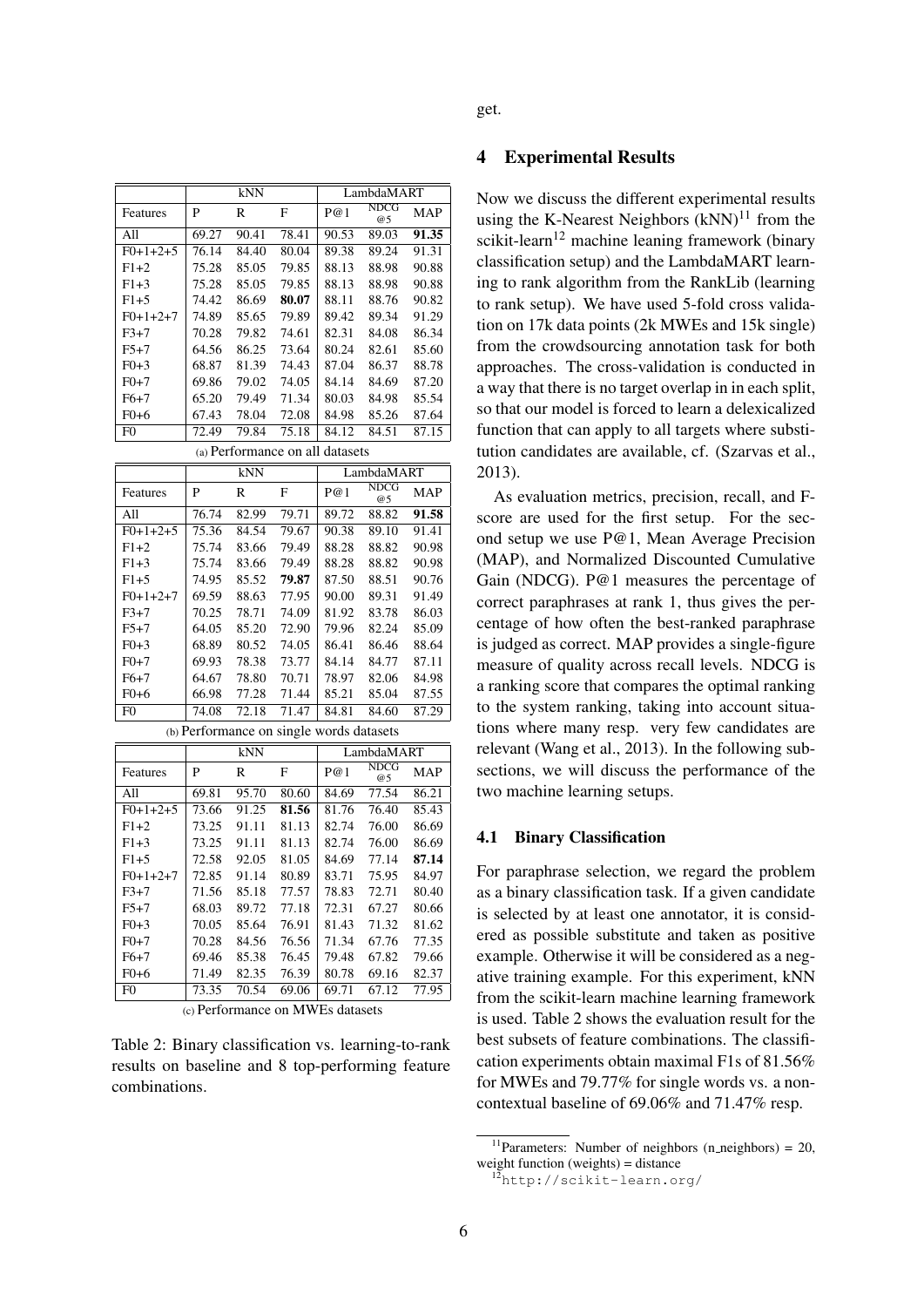## 4.2 Learning to Rank

Now we learn to rank paraphrase candidates, using the number of annotators agreeing on each candidate to assign relevance scores in the interval of [0–5].. The average evaluation result on the 5-fold splits is shown in Table 2. The baseline ranking given by F0 is consistently lower than our context-aware classifiers. The best scores are attained with all features enabled (P@1=89.72, NDCG@5=88.82 and MAP=91.58 for single words vs. P@1=84.69, NDCG@5=77.54 and MAP=86.21 for MWEs). A more detailed analysis between the ranking of single-worded targets and multi-worded paraphrases will be discussed in Section 5.3.

## 5 Analysis of the Result

In this section, we interpret the results obtained during the crowdsourcing annotation task and machine learning experimentation.

## 5.1 Correlation with PPDB2 Ranking

As it can be seen from Table 1, without contexts, a Spearman correlation of 0.36 and 0.25 is obtained by the workers against the PPDB2 default rankings for single and MWE annotations resp. However, when the contexts are provided to the workers, the ranking for the same items is lower with a Spearman correlation of 0.32 and 0.23 for single and MWE annotations resp. This indicates that the contexts provided has an impact on the ranking of paraphrases. Moreover, we observe that the correlation with PPDB2 ranking is considerably lower than the one reported by Pavlick et al. (2015) which is 0.71. Data analysis revealed a lot of inconsistent scores within the PPDB2. For example, the word pairs (*come in*, *sound*) and (*look at*, *okay*) have a high correlation score (3.2, 3.18 resp.). However, they do not seem to be related and are not considered as substitutable by our method. The perceived inconsistency is worse in the case of MWE scores hence the correlation is lower than for single words.

## 5.2 Annotation Agreement

According to Table 3, annotators agree more often on single words than on MWEs. This might be attributed to the fact that single word candidates are generated with different meanings using the automatic sense induction approach, provided by the JoBimText framework (Ruppert et al., 2015).

|                                               | #0 | #1                                             | #2 | #3 | #4 | $#5$   Agreement |
|-----------------------------------------------|----|------------------------------------------------|----|----|----|------------------|
| All                                           |    | $\vert$ 36.09 34.57 11.68 8.38 5.82 3.46 81.56 |    |    |    |                  |
| Single 36.54 34.47 11.48 8.24 5.79 3.48 81.76 |    |                                                |    |    |    |                  |
| MWE 32.39 35.43 13.35 9.47 6.06 3.30 76.97    |    |                                                |    |    |    |                  |

Table 3: Score distributions and observed annotation agreement (in  $\%$ ). The columns #1 to #5 shows the percentage of scores the annotator give to each classes (0–5). The last column provides the observed agreements among 5 annotators.

Hence, when context is provided, it is much easier to discern the correct candidate paraphrase. On the other hand, in MWEs, their parts disambiguate each other to some extent, so there are less candidates with context mismatches. We can witness that from the individual class percentages (MWE candidates are on average scored higher than single word candidates, especially in the range of [2- 4]) and from the overall observed agreements.

## 5.3 Machine Learning

According to the results shown in Table 2, we achieve higher scores for the binary classification for MWE than for single words. We found that this is due to the fact that we have more positive examples (67.6%) than the single words. Intuitively, it is much easier to have one of the five candidates to be a correct paraphrase as most of the MWE are not ambiguous in meaning (see recall (R) column in Table 2).

Example 1: *this is the reason too that the reader disregards the duke 's point of view , and supports and sympathises with the duchess , acknowledging her innocence.*

Example 2: *this list of verbs describes day-to-day occupations of the young girl , suggesting that she does n't distinguish the graveyard from other locations of her day .*

Example 3: *this is apparent in the case of the priest who tries to vanquish the devil , who is infact mistaken for mouse slayer , the cat ...*

Error analysis of the classification result shows that some of the errors are due to annotation mistakes. In Example 1, the annotators do not select the candidate stand while the classifier predicts it correctly. We also found that the classifier wrongly picks antonyms from candidates. The classifier selected younger man and heaven for Example 2 and 3 resp. while the annotators do not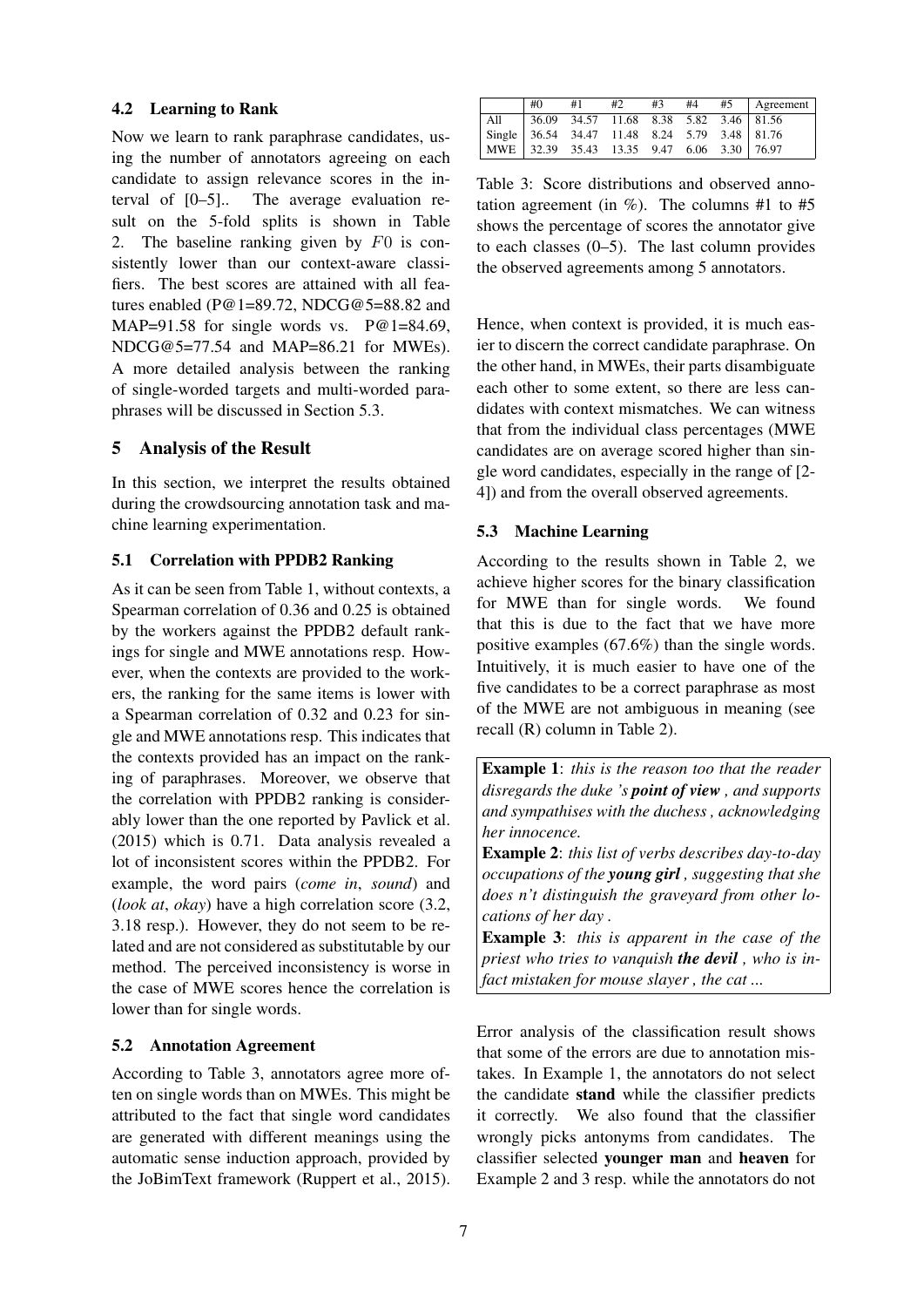| Target                     | Candidate #Annotators Ranker score |         |
|----------------------------|------------------------------------|---------|
| write about write on       |                                    | 8.14    |
| write about write into $0$ |                                    | 5.63    |
| write about discuss        |                                    | 2.81    |
| write about write in       |                                    | 1.20    |
| write about talk to        |                                    | $-1.82$ |

Table 4: LambdaMART ranking scores

select them. Out of 91 MWE examples predicted by the classifier as positive, we found out that 24 of the examples have near synonym meaning while annotators fail to select them and also, 7 examples are antonyms.

The results for learning the ranking show a different trend. Once again, we can see that it is difficult to rank better when the candidates provided (in the case of MWEs) are less ambiguous. This could also be a consequence of the lower agreement on MWE candidate judgments. Analysis of the learn-to-rank result also revealed that the lower result is due to the fact that more often, the annotators do not agree on a single candidate, as it can be seen from Table 4.

Looking at the overall results, it becomes clear that our learning framework can substantially improve contextual paraphrase ranking over the PPDB2-resource-based baseline. The resourcebased F0-feature, however, is still important for attaining the highest scores. While the global context features based on word embeddings (cf.  $F1 + 2 + 3$  or  $F1 + 3$ ) already show a very good performance, they are consistently improved by adding one or all feature that models local context  $(F5, F6, F7, F8)$ . From this we conclude that all feature types (resource, global context, local context) are important.

#### 6 Conclusion and Future Directions

In this paper we have quantified the impact of context on the paraphrase ranking scoring task. The direct annotation experiments show that paraphrasing is in fact a context-specific task: while the paraphrase ranking scores provided by PPDB2 were confirmed by a weak correlation with outof-context judgments, the correlation between resource-provided rankings and judgments in context were consistently lower.

We conducted a classification experiment in a delexicalized setting, i.e. training and testing on disjoint sets of paraphrase targets. For a binary classification setting as well as for ranking, we improved substantially over the non-contextualized baseline as provided by PPDB2. An F-score of 81.56% and 79.87% is attained for MWEs and Single words using kNN classifier from scikitlearn. A MAP score of 87.14% and 91.58% is obtained for MWEs and single words using the LambdaMART learn-to-rank algorithm from RankLib.

We recommend to use a learning-to-rank framework for utilizing features that characterize the paraphrase candidate not only with respect to the target, but also with respect to the context. The most successful features in these experiments are constructed from word embeddings, and the best performance is attained in combination of resource-based, global context and local context features.

Both experiments confirm the generally accepted intuition that paraphrasing, just like lexical substitution of single words, depends on context: while MWEs are less ambiguous than single words, it still does not hold that they can be replaced without taking the context into account. Here, we have quantified the amount of context dependence on a new set of contextualized paraphrase judgments, which is  $-$  to our knowledge  $$ the first dataset with multi-word targets $^{13}$ .

While our dataset seems of sufficient size to learn a high-quality context-aware paraphrase ranker, we would like to employ usage data from a semantic writing aid for further improving the quality, as well as for collecting domain- and userspecific paraphrase generation candidates.

#### **References**

- Sian Alsop and Hilary Nesi. 2009. Issues in the development of the British Academic Written English (BAWE) corpus. *Corpora*, 4(1):71–83.
- Timothy Baldwin and Aline Villavicencio. 2002. Extracting the unextractable: A case study on verbparticles. In *Proceedings of the 6th Conference on Natural Language Learning*, CoNLL-02, pages 1–7, Taipei, Taiwan.
- Chris Biemann. 2012. Creating a System for Lexical Substitutions from Scratch using Crowdsourcing. *Language Resources and Evaluation: Special Issue on Collaboratively Constructed Language Resources*, 46(2):97–112.

<sup>&</sup>lt;sup>13</sup>The AMT judgment datasets are provided as supplementary material and will be distributed under CC-BY.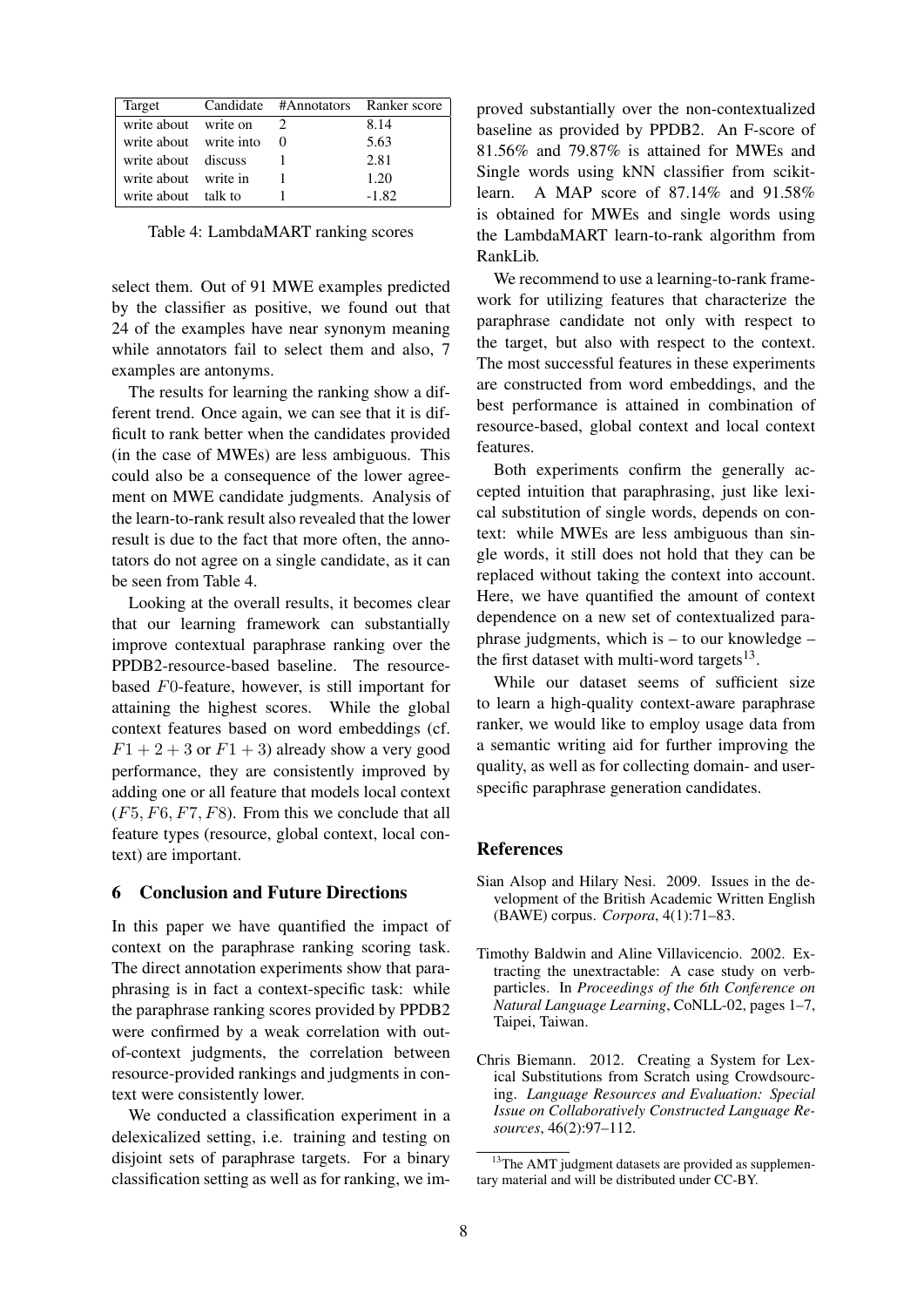- Houda Bouamor, Aurélien Max, Gabriel Illouz, and Anne Vilnat. 2011. Web-based validation for contextual targeted paraphrasing. In *Proceedings of the Workshop on Monolingual Text-To-Text Generation*, MTTG '11, pages 10–19, Portland, OR, USA.
- Chris Brockett and William B. Dolan. 2005. Support vector machines for paraphrase identification and corpus construction. In *Third International Workshop on Paraphrasing (IWP2005)*, pages 1–8, Jeju Island, South Korea.
- Christopher J.C. Burges. 2010. From ranknet to lambdarank to lambdamart: An overview. Technical Report MSR-TR-2010-82, Microsoft Research.
- Steven Burrows, Martin Potthast, and Benno Stein. 2013. Paraphrase acquisition via crowdsourcing and machine learning. *ACM Trans. Intell. Syst. Technol.*, pages 43:1–43:21.
- Michael Connor and Dan Roth. 2007. Context sensitive paraphrasing with a single unsupervised classifier. In *18th European Conference on MAchine Learning (ECML)*, pages 289–295, Warsaw, Poland.
- Mark Alan Finlayson and Nidhi Kulkarni. 2011. Detecting multi-word expressions improves word sense disambiguation. In *Proceedings of the Workshop on Multiword Expressions: From Parsing and Generation to the Real World*, MWE '11, pages 20–24, Portland, OR, USA.
- Katerina Frantzi, Sophia Ananiadou, and Hideki Mima. 2000. Automatic recognition of multi-word terms: the C-value/NC-value method. *International Journal on Digital Libraries*, 3(2):115–130.
- Yoav Freund, Raj Iyer, Robert E Schapire, and Yoram Singer. 2003. An efficient boosting algorithm for combining preferences. *The Journal of machine learning research*, 4:933–969.
- Gerold Hintz and Chris Biemann. 2016. Language Transfer Learning for Supervised Lexical Substitution. In *The Annual Meeting of the Association for Computational Linguistics (ACL)*, page to apear, Berlin, Germany.
- David Kauchak and Regina Barzilay. 2006. Paraphrasing for automatic evaluation. In *Proceedings of the Main Conference on Human Language Technology Conference of the North American Chapter of the Association of Computational Linguistics*, HLT-NAACL '06, pages 455–462, New York, NY, USA.
- Zornitsa Kozareva and Andrés Montoyo. 2006. Paraphrase identification on the basis of supervised machine learning techniques. In *Advances in natural language processing*, pages 524–533, Turku, Finland.
- Gerhard Kremer, Katrin Erk, Sebastian Padó, and Stefan Thater. 2014. What substitutes tell us - analysis of an "all-words" lexical substitution corpus. In *Proceedings of the 14th Conference of the European*

*Chapter of the Association for Computational Linguistics*, pages 540–549, Gothenburg, Sweden.

- Ping Li, Qiang Wu, and Christopher J Burges. 2007. Mcrank: Learning to rank using multiple classification and gradient boosting. In *Advances in neural information processing systems*, pages 897–904, Vancouver, BC, Canada.
- Diana McCarthy and Roberto Navigli. 2007. Semeval-2007 task 10: English lexical substitution task. In *Proceedings of the Fourth International Workshop on Semantic Evaluations (SemEval-2007)*, pages 48–53, Prague, Czech Republic.
- Diana McCarthy, Bill Keller, and John Carroll. 2003. Detecting a continuum of compositionality in phrasal verbs. In *Proceedings of the ACL 2003 Workshop on Multiword Expressions: Analysis, Acquisition and Treatment*, pages 73–80, Sapporo, Japan.
- Oren Melamud, Omer Levy, and Ido Dagan. 2015. A simple word embedding model for lexical substitution. In *Proceedings of the 1st Workshop on Vector Space Modeling for Natural Language Processing*, pages 1–7, Denver, CO, USA.
- Adam Pauls and Dan Klein. 2011. Faster and smaller n-gram language models. In *Proceedings of the 49th Annual Meeting of the Association for Computational Linguistics: Human Language Technologies - Volume 1*, HLT '11, pages 258–267, Portland, OR, USA.
- Ellie Pavlick, Pushpendre Rastogi, Juri Ganitkevitch, Benjamin Van Durme, and Chris Callison-Burch. 2015. PPDB 2.0: Better paraphrase ranking, finegrained entailment relations, word embeddings, and style classification. In *Proceedings of the 53rd Annual Meeting of the Association for Computational Linguistics and the 7th International Joint Conference on Natural Language Processing (Volume 2: Short Papers)*, pages 425–430, Beijing, China.
- Carlos Ramisch, Aline Villavicencio, and Christian Boitet. 2010. MWEtoolkit: a Framework for Multiword Expression Identification. In *Proceedings of the Seventh International Conference on Language Resources and Evaluation (LREC'10)*, pages 134– 136, Valletta, Malta.
- Radim Řehůřek and Petr Sojka. 2010. Software Framework for Topic Modelling with Large Corpora. In *Proceedings of the LREC 2010 Workshop on New Challenges for NLP Frameworks*, pages 45– 50, Valletta, Malta.
- Eugen Ruppert, Manuel Kaufmann, Martin Riedl, and Chris Biemann. 2015. JOBIMVIZ: A Web-based Visualization for Graph-based Distributional Semantic Models. In *The Annual Meeting of the Association for Computational Linguistics (ACL) System Demonstrations*, pages 103–108, Beijing, China.